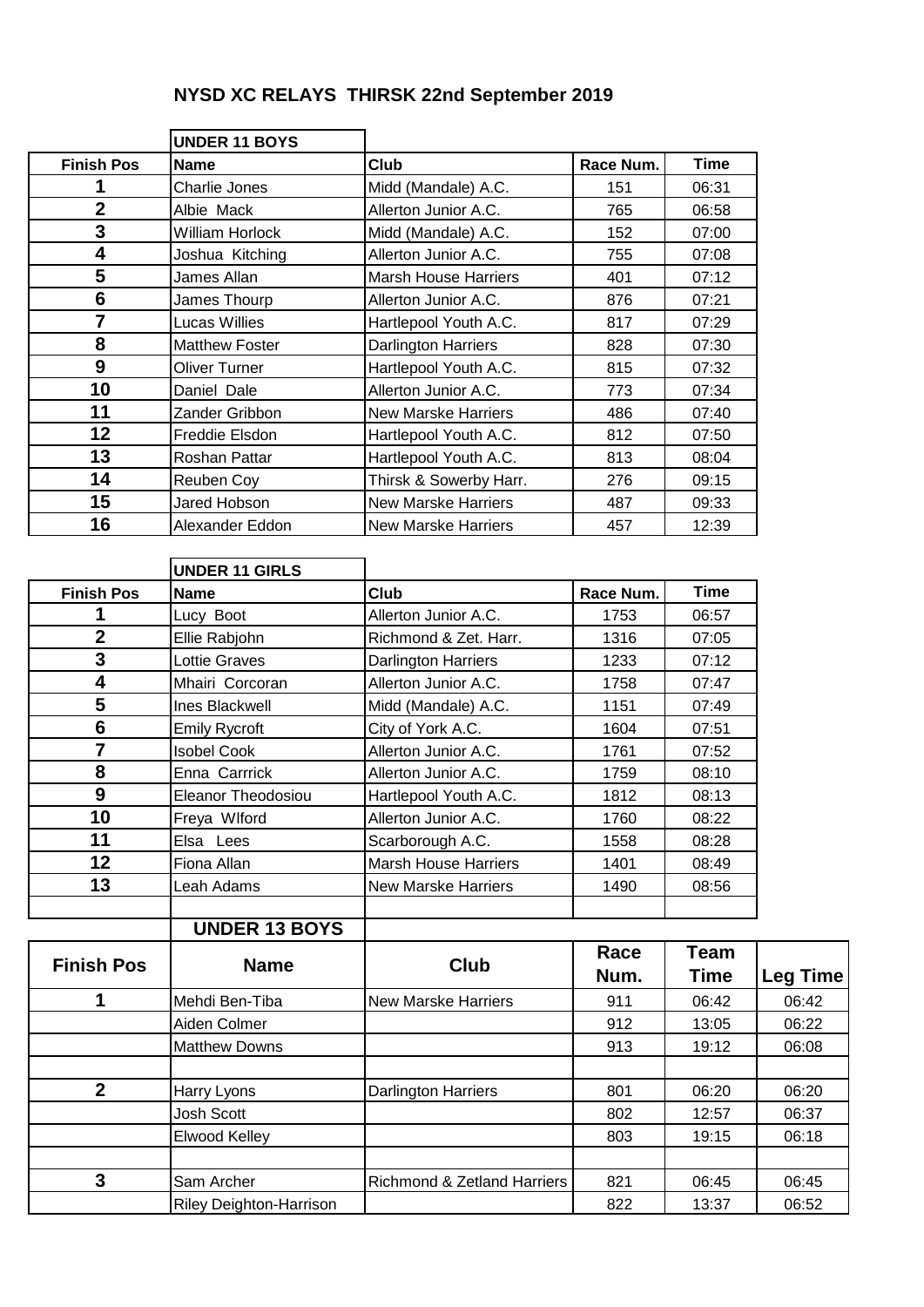|                 | <b>Thomas Carter</b>  |                             | 823 | 20:11 | 06:34 |
|-----------------|-----------------------|-----------------------------|-----|-------|-------|
|                 |                       |                             |     |       |       |
| 4               | Sam Degazon           | Allerton Juniors A.C.       | 861 | 06:39 | 06:39 |
|                 | Oscar Wileman         |                             | 862 | 13:40 | 07:01 |
|                 | Angus Corcoran        |                             | 863 | 20:18 | 06:38 |
|                 |                       |                             |     |       |       |
| 5               | Caleb Stanley         | Allerton Juniors A.C.       | 851 | 06:47 | 06:47 |
|                 | Archie Cann           |                             | 852 | 14:11 | 07:25 |
|                 | Dogg Plant            |                             | 853 | 21:17 | 07:06 |
|                 |                       |                             |     |       |       |
| $6\phantom{1}6$ | <b>Matthew Vest</b>   | <b>Darlington Harriers</b>  | 811 | 07:29 | 07:29 |
|                 |                       |                             | 812 | 15:08 | 07:39 |
|                 |                       |                             | 813 | 21:26 | 06:18 |
|                 |                       |                             |     |       |       |
| $\overline{7}$  | <b>Henry Mack</b>     | Allerton Juniors A.C.       | 841 | 07:15 | 07:15 |
|                 | Seth Burnside         |                             | 842 | 15:42 | 08:28 |
|                 | Alex Winspear         |                             | 843 | 22:21 | 06:39 |
|                 |                       |                             |     |       |       |
| Incomplete team | Owen Riley            | Scarborough A.C.            | 881 | 07:22 | 07:22 |
|                 |                       |                             |     |       |       |
| Incomplete team | Sam Eddon             | <b>New Marske Harriers</b>  | 914 | 08:59 | 08:59 |
|                 |                       |                             |     |       |       |
|                 | <b>UNDER 13 GIRLS</b> |                             |     |       |       |
| 1               | <b>Tori Buckley</b>   | Darlington Harriers         | 715 | 07:07 | 07:07 |
|                 | Freya Talman          |                             | 716 | 14:20 | 07:13 |
|                 | Savannah Tarn         |                             | 717 | 21:15 | 06:56 |
|                 |                       |                             |     |       |       |
| $\mathbf{2}$    | <b>Grace Derry</b>    | Allerton Juniors A.C.       | 765 | 07:02 | 07:02 |
|                 | Amelie Winter         |                             | 766 | 14:38 | 07:36 |
|                 | <b>Islay Wilson</b>   |                             | 767 | 21:20 | 06:42 |
|                 |                       |                             |     |       |       |
| 3               | Phoebe Haw            | Richmond & Zetland Harriers | 735 | 07:47 | 07:47 |
|                 | Cassie Clark          |                             | 736 | 16:01 | 08:14 |
|                 | Olivia Jackson-Bowers |                             | 737 | 23:06 | 07:05 |
|                 |                       |                             |     |       |       |
| 4               | Daisy Johnson         | Marsh House Harriers        | 795 | 07:31 | 07:31 |
|                 | Emily hodgson         |                             | 796 | 15:41 | 08:11 |
|                 | Louise Taylor         |                             | 797 | 23:17 | 07:36 |
|                 |                       |                             |     |       |       |
| 5               | Amelie Hand           | Allerton Juniors A.C.       | 755 | 08:25 | 08:25 |
|                 | Megan Burnham         |                             | 756 | 16:21 | 07:55 |
|                 | Elise Reed            |                             | 757 | 24:09 | 07:48 |
|                 |                       |                             |     |       |       |
| 6               | Grace Martindale      | Hartlepool Youth A.C.       | 695 | 07:40 | 07:40 |
|                 | <b>Grace Meadley</b>  |                             | 696 | 16:25 | 08:44 |
|                 | Isabelle Wilson       |                             | 697 | 24:57 | 08:33 |
|                 |                       |                             |     |       |       |
|                 | <b>UNDER 15 Boys</b>  |                             |     |       |       |
| 1               | Josh Hammett          | Richmond & Zetland Harriers | 831 | 05:49 | 05:49 |
|                 | Joe Reeve             |                             | 832 | 11:41 | 05:51 |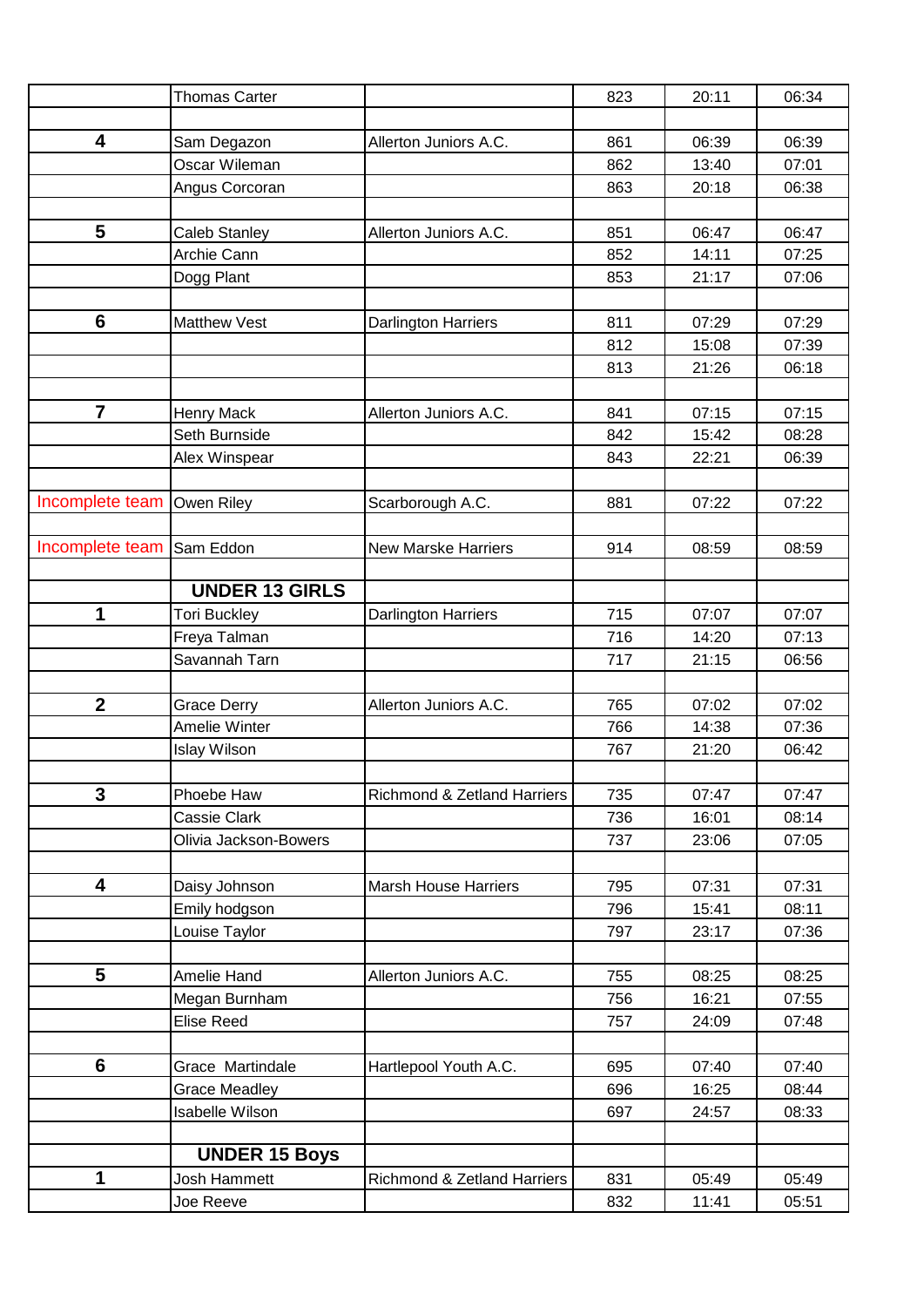|                         | Tom O'Mahoney          |                                        | 833  | 17:39       | 05:59           |
|-------------------------|------------------------|----------------------------------------|------|-------------|-----------------|
|                         |                        |                                        |      |             |                 |
| $\boldsymbol{2}$        | Alex Main              | <b>Marsh House Harriers</b>            | 891  | 05:55       | 05:55           |
|                         | <b>Fraser Allan</b>    |                                        | 892  | 12:01       | 06:06           |
|                         | Ben Hodgson            |                                        | 893  | 17:59       | 05:57           |
|                         |                        |                                        |      |             |                 |
| $\mathbf{3}$            | Tom Halton             | <b>New Marske Harriers</b>             | 921  | 06:23       | 06:23           |
|                         | <b>Jack Farrel</b>     |                                        | 922  | 12:52       | 06:29           |
|                         | Nathan Marshall        |                                        | 923  | 20:44       | 07:52           |
|                         |                        |                                        |      |             |                 |
| <b>Composite Team</b>   | Marley Plant           | Allerton Juniors A.C.                  | 791  | 06:29       | 06:29           |
|                         | James Wilcock          | Darlington Harriers                    | 792  | 12:39       | 06:11           |
|                         | Dylan Wilson           | <b>Darlington Harriers</b>             | 793  | 18:56       | 06:17           |
|                         |                        |                                        |      |             |                 |
| Incomplete team         | Dominic Wilford        | <b>Richmond &amp; Zetland Harriers</b> | 901  | 07:26       | 07:26           |
|                         | <b>Thomas Greer</b>    |                                        | 902  | 15:18       | 07:53           |
|                         |                        |                                        |      |             |                 |
|                         | <b>UNDER 15 Girls</b>  |                                        |      |             |                 |
| 1                       | <b>Isabel Herbert</b>  | Middlesbrough A.C. Mandale             | 745  | 06:39       | 06:39           |
|                         | Emma McNeill           |                                        | 746  | 13:40       | 07:01           |
|                         | Zoe hill               |                                        | 747  | 20:14       | 06:34           |
|                         |                        |                                        |      |             |                 |
| $\mathbf{2}$            | Macy Kelly             | <b>Darlington Harriers</b>             | 725  | 06:43       | 06:43           |
|                         | <b>Emily Vest</b>      |                                        | 726  | 14:16       | 07:33           |
|                         | Mia Wetherill          |                                        | 727  | 21:05       | 06:49           |
|                         |                        |                                        |      |             |                 |
| 3                       | Mia Brown              | Hartlepool Youth A.C.                  | 705  | 08:06       | 08:06           |
|                         | Katie Day              |                                        | 706  | 15:28       | 07:22           |
|                         | Katie Pattison         |                                        | 707  | 22:25       | 06:57           |
|                         |                        |                                        |      |             |                 |
| $\overline{\mathbf{4}}$ | <b>Isobel Harrison</b> | <b>Marsh House Harriers</b>            | 825  | 07:35       | 07:35           |
|                         | Amelia Insall          |                                        | 826  | 15:27       | 07:52           |
|                         | Jessica Dawson         |                                        | 827  | 22:33       | 07:06           |
|                         |                        |                                        |      |             |                 |
| Incomplete team         | Evie Lees              | <b>Marsh House Harriers</b>            | 785  | 08:07       | 08:07           |
|                         |                        |                                        |      |             |                 |
|                         | <b>SENIOR WOMEN</b>    |                                        |      |             |                 |
| <b>Finish Pos</b>       | <b>Name</b>            | Club                                   | Race | <b>Team</b> |                 |
|                         |                        |                                        | Num. | <b>Time</b> | <b>Leg Time</b> |
| 1                       | Jenna McGrevey         | Richmond & Zetland Harriers            | 895  | 13:37       | 13:37           |
|                         | Donna Riddler          |                                        | 896  | 27:52       | 14:15           |
|                         | Jo Adams               |                                        | 897  | 41:17       | 13:25           |
|                         |                        |                                        |      |             |                 |
| $\boldsymbol{2}$        | Amber Southern         | Thirsk & Sowerby Harriers              | 655  | 13:38       | 13:38           |
|                         | <b>Esther Harrison</b> |                                        | 656  | 28:08       | 14:29           |
|                         | <b>Kirsty Naylor</b>   |                                        | 657  | 44:21       | 16:13           |
|                         |                        |                                        |      |             |                 |
| 3                       | Sarah Guy              | <b>Darlington Harriers</b>             | 845  | 15:35       | 15:35           |
|                         | Megan noble            |                                        | 846  | 30:53       | 15:18           |
|                         | Bernadette Caygill     |                                        | 847  | 44:33       | 13:40           |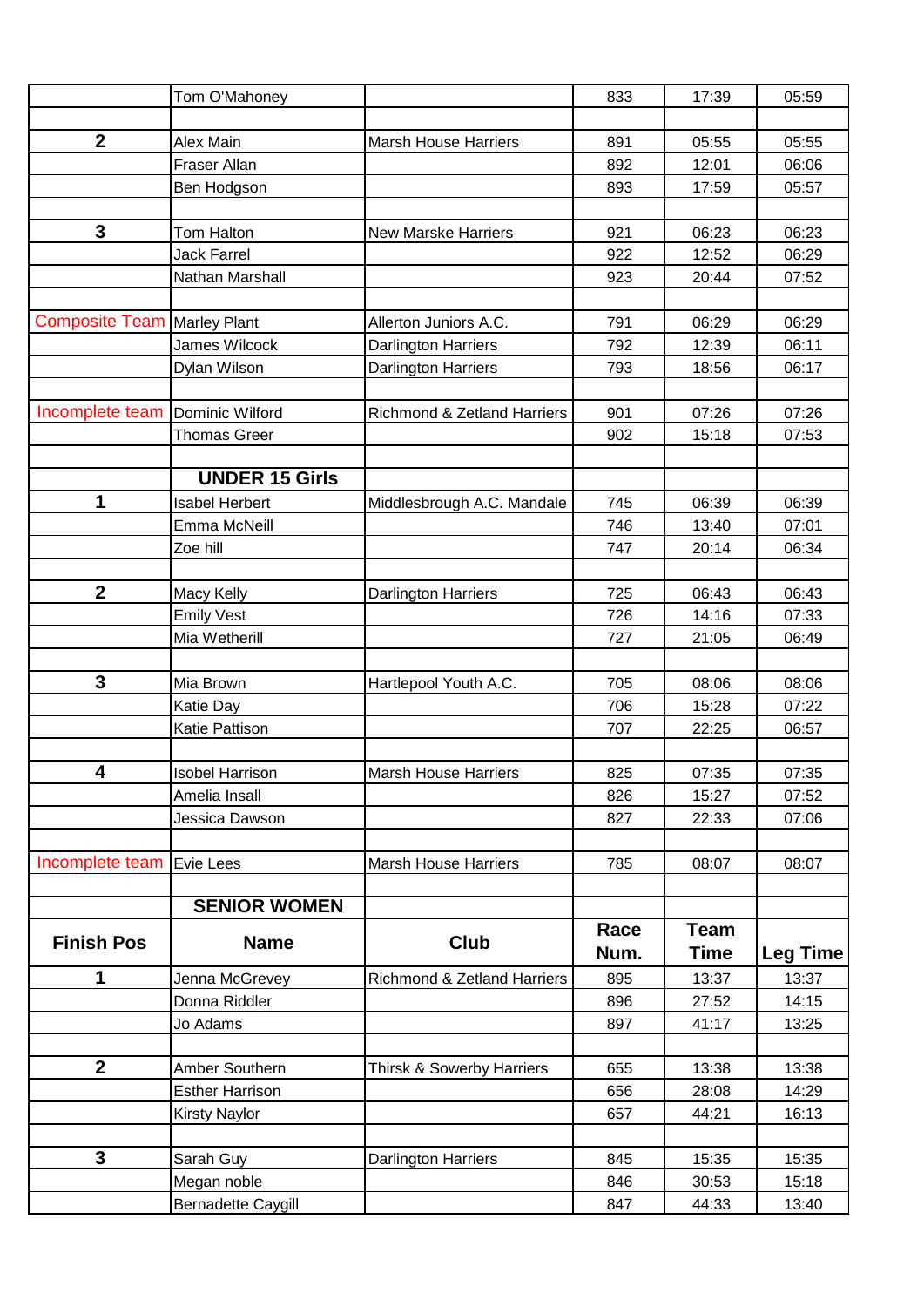| $\overline{\mathbf{4}}$ | Stephanie Stephenson       | Richmond & Zetland Harriers            | 905        | 14:35          | 14:35          |
|-------------------------|----------------------------|----------------------------------------|------------|----------------|----------------|
|                         | Pauline Whittaker          |                                        | 906        | 31:37          | 17:02          |
|                         | Rosie Adams                |                                        | 907        | 47:56          | 16:20          |
|                         |                            |                                        |            |                |                |
| 5                       | Kelly sloan                | <b>Darlington Harriers</b>             | 875        | 15:15          | 15:15          |
|                         | Linda noble                |                                        | 876        | 30:51          | 15:36          |
|                         | Amanda Trees               |                                        | 877        | 48:19          | 17:28          |
|                         |                            |                                        |            |                |                |
| $6\phantom{1}$          | Kyah Hall                  | Loftus & Whitby A.C.                   | 635        | 15:31          | 15:31          |
|                         | Michaela Welham            |                                        | 636        | 30:43          | 15:13          |
|                         | Abi Thompson               |                                        | 637        | 48:31          | 17:48          |
|                         |                            |                                        |            |                |                |
| $\overline{7}$          | Nicola Simpson             | <b>Richmond &amp; Zetland Harriers</b> | 915        | 15:42          | 15:42          |
|                         | <b>Elaine Watters</b>      |                                        | 916        | 32:13          | 16:30          |
|                         | Nicki Buckett              |                                        | 917        | 51:14          | 19:01          |
|                         |                            |                                        |            |                |                |
| 8                       | Penny Outhwaite            | Allerton Juniors A.C.                  | 775        | 17:53          | 17:53          |
|                         | Laura Mack                 |                                        | 776        | 34:49          | 16:56          |
|                         | Lisa Boot                  |                                        | 777        | 51:46          | 16:57          |
|                         |                            |                                        |            |                |                |
| 9                       | Amelia Grayson             | Darlington Harriers                    | 865        | 17:13          | 17:13          |
|                         | Amy Atkinson               |                                        | 866        | 34:35          | 17:22          |
|                         | <b>Lesley Miller</b>       |                                        | 867        | 52:44          | 18:09          |
|                         |                            |                                        |            |                |                |
| 10                      | Joanne Marshall            | Loftus & Whitby A.C.                   | 645        | 17:55          | 17:55          |
|                         | Carol Palin                |                                        | 646        | 36:02          | 18:07          |
|                         | Jacqui Leng                |                                        | 647        | 53:01          | 16:58          |
|                         |                            |                                        |            |                |                |
| 11                      | Gillian Buckley            | <b>Darlington Harriers</b>             | 855        | 16:48          | 16:48          |
|                         | Jen Harrison               |                                        | 856        | 37:57          | 21:09          |
|                         | Jo-Ann Tarn                |                                        | 857        | 54:55          | 16:58          |
| 12                      |                            |                                        |            |                |                |
|                         | Faith Coy<br>Rosie Gatenby | <b>Thirsk &amp; Sowerby Harriers</b>   | 665<br>666 | 18:03<br>36:59 | 18:03<br>18:56 |
|                         | <b>Trish Radford</b>       |                                        | 667        | 55:33          | 18:34          |
|                         |                            |                                        |            |                |                |
| 13                      | Leah Rosengarth            | Teesdale A.C.                          | 835        | 18:01          | 18:01          |
|                         | Katy Smith                 |                                        | 836        | 37:10          | 19:09          |
|                         | Victoria Bainbridge        |                                        | 837        | 55:38          | 18:27          |
|                         |                            |                                        |            |                |                |
| 14                      | Tara Oxley                 | Stockton Striders A.C.                 | 935        | 16:46          | 16:46          |
|                         | Jackie Bennett             |                                        | 936        | 36:46          | 20:00          |
|                         | Julia Ansbro               |                                        | 937        | 55:58          | 19:12          |
|                         |                            |                                        |            |                |                |
| 15                      | Sue New                    | Quakers R.C.                           | 815        | 20:57          | 20:57          |
|                         | <b>Gilly Cowton</b>        |                                        | 816        | 40:37          | 19:40          |
|                         | Kathryn Hackett            |                                        | 817        | 56:03          | 15:25          |
|                         |                            |                                        |            |                |                |
| 16                      | <b>Alison Butchers</b>     | <b>Thirsk &amp; Sowerby Harriers</b>   | 675        | 19:04          | 19:04          |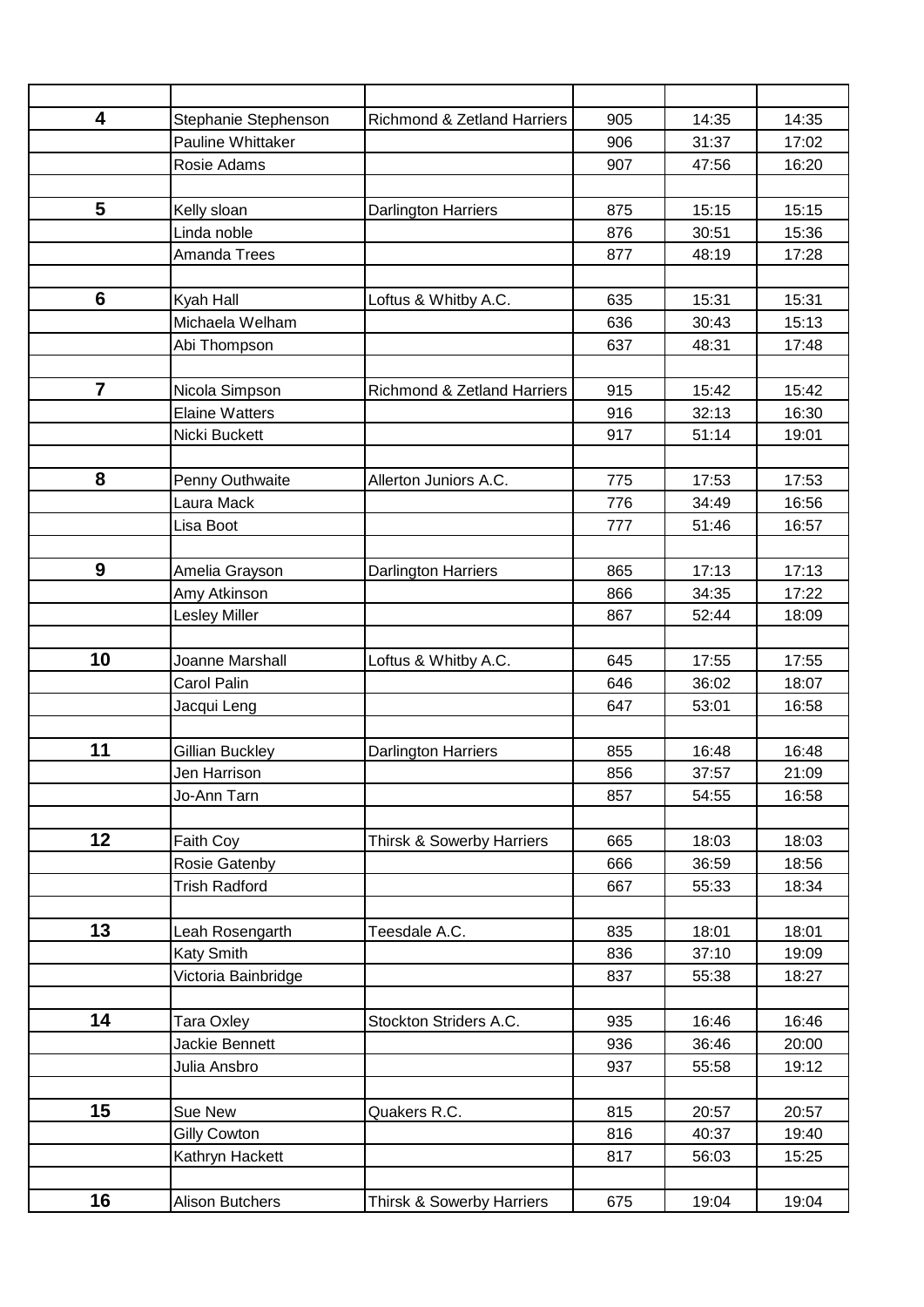|                   | Gemma Cropper                    |                                      | 676        | 39:54          | 20:50           |
|-------------------|----------------------------------|--------------------------------------|------------|----------------|-----------------|
|                   | Lindsay Goom                     |                                      | 677        | 59:12          | 19:18           |
|                   |                                  |                                      |            |                |                 |
| 17                | Sarah Scott                      | Thirsk & Sowerby Harriers            | 685        | 18:04          | 18:04           |
|                   | <b>Christine Burn</b>            |                                      | 686        | 40:19          | 22:15           |
|                   | <b>Caroline Pearce</b>           |                                      | 687        | 01:01:15       | 20:55           |
|                   |                                  |                                      |            |                |                 |
| 18                | <b>Alison Hardwick</b>           | Quakers R.C.                         | 805        | 23:02          | 23:02           |
|                   | Kay Bell                         |                                      | 806        | 45:37          | 22:35           |
|                   | Emma Joyeux                      |                                      | 807        | 01:04:47       | 19:09           |
|                   |                                  |                                      |            |                |                 |
| 19                | Sarah Neve                       | <b>Darlington Harriers</b>           | 885        | 21:17          | 21:17           |
|                   | Deborah Balwin-Sykes             |                                      | 886        | 46:23          | 25:06           |
|                   | Emma Jane Johnson                |                                      | 887        | 01:08:28       | 22:05           |
|                   |                                  |                                      |            |                |                 |
| Incomplete team   | Elizabeth Jordan                 | Stockton Striders A.C.               | 925        | 18:33          | 18:33           |
|                   | Zoe Walls                        |                                      | 926        | 37:24          | 18:51           |
|                   |                                  |                                      |            |                |                 |
|                   |                                  |                                      |            |                |                 |
| Incomplete team   | <b>Ann Butchers</b>              | <b>Thirsk &amp; Sowerby Harriers</b> | 945        | 18:51          | 18:51           |
|                   | <b>SENIOR MEN</b>                |                                      |            |                |                 |
|                   |                                  |                                      | Race       | <b>Team</b>    |                 |
| <b>Finish Pos</b> | <b>Name</b>                      | <b>Club</b>                          | Num.       | <b>Time</b>    |                 |
|                   |                                  |                                      |            |                | <b>Leg Time</b> |
| 1                 | Reece Dalton                     | Richmond & Zetland Harriers          | 951<br>952 | 11:14          | 11:14           |
|                   | Charlie Stephenson<br>Ken Harker |                                      | 953        | 22:45<br>35:24 | 11:31<br>12:39  |
|                   | Anthony Jefford                  |                                      | 954        | 48:18          | 12:54           |
|                   |                                  |                                      |            |                |                 |
| $\mathbf{2}$      | Darren Bell                      | Loftus & Whitby A.C.                 | 731        | 12:28          | 12:28           |
|                   | James Wilson                     |                                      | 732        | 23:52          | 11:24           |
|                   | Joseph Leather                   |                                      | 733        | 37:53          | 14:01           |
|                   | <b>Mikey Garbutt</b>             |                                      | 734        | 51:24          | 13:31           |
|                   |                                  |                                      |            |                |                 |
| $\mathbf{3}$      | Tony Wilson                      | Hartlepool Burn Road Harr.           | 991        | 12:52          | 12:52           |
|                   | Paul Wilson                      |                                      | 992        | 26:13          | 13:21           |
|                   | Stevo Morrison                   |                                      | 993        | 39:42          | 13:29           |
|                   | <b>Jack Hutton</b>               |                                      | 994        | 52:29          | 12:46           |
|                   |                                  |                                      |            |                |                 |
| 4                 | Mike Cropper                     | <b>Thirsk &amp; Sowerby Harriers</b> | 781        | 13:20          | 13:20           |
|                   | Ken Wood                         |                                      | 782        | 26:33          | 13:13           |
|                   | Steph Tomaszewski                |                                      | 783        | 40:12          | 13:39           |
|                   | David Fawkes                     |                                      | 784        | 53:37          | 13:25           |
|                   |                                  |                                      |            |                |                 |
|                   |                                  |                                      |            |                |                 |
| 5                 | John Gray                        | Richmond & Zetland Harriers          | 961        | 13:23          | 13:23           |
|                   | Mark Crawford                    |                                      | 962        | 25:59          | 12:36           |
|                   | Paqul Simpson                    |                                      | 963        | 40:18          | 14:19           |
|                   | Robert Dashwood                  |                                      | 964        | 55:04          | 14:46           |
| 6                 | Lewis Reed                       | <b>Marsh House Harriers</b>          | 981        | 12:39          | 12:39           |